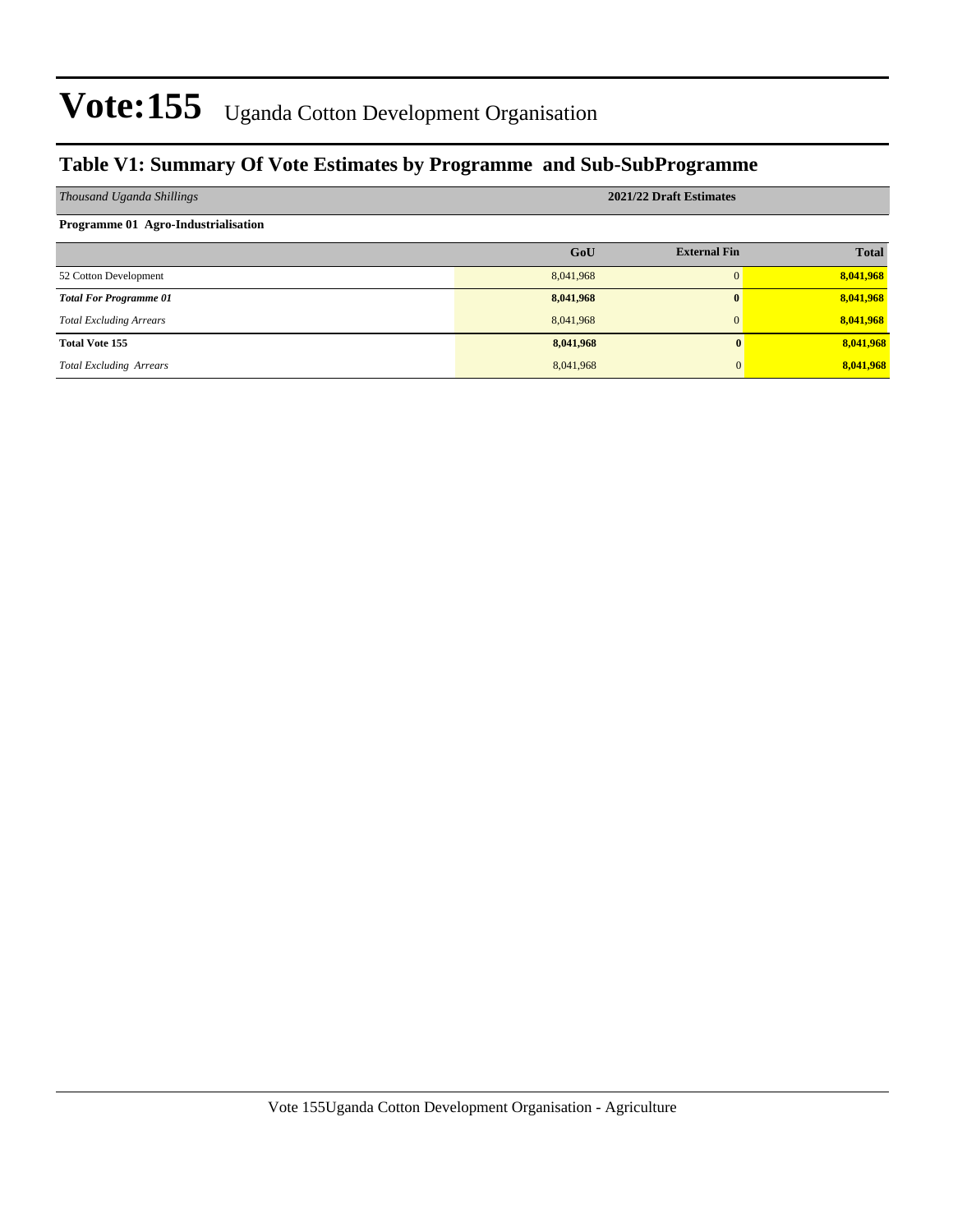### **Table V2: Summary Of Vote Estimates by Sub-SubProgramme,Department and Project**

| Thousand Uganda Shillings                                                 |                  | 2020/21 Approved Budget |                  |              |                               | 2021/22 Draft Estimates |              |  |
|---------------------------------------------------------------------------|------------------|-------------------------|------------------|--------------|-------------------------------|-------------------------|--------------|--|
| <b>Sub-SubProgramme 52 Cotton Development</b>                             |                  |                         |                  |              |                               |                         |              |  |
| <b>Recurrent Budget Estimates</b>                                         | <b>Wage</b>      | <b>Non-Wage</b>         | <b>AIA</b>       | <b>Total</b> | Wage                          | <b>Non-Wage</b>         | <b>Total</b> |  |
| 01 Headquarters                                                           | 2,013,258        | 2,392,939               | $\mathbf{0}$     | 4,406,197    | 2,013,258                     | 1,817,710               | 3,830,968    |  |
| <b>Total Recurrent Budget Estimates for Sub-</b><br><b>SubProgramme</b>   | 2,013,258        | 2,392,939               | $\bf{0}$         | 4,406,197    | 2,013,258                     | 1,817,710               | 3,830,968    |  |
| Development Budget Estimates                                              | <b>GoU Dev't</b> | <b>External Fin</b>     | <b>AIA</b>       | <b>Total</b> | <b>GoU Dev't External Fin</b> |                         | <b>Total</b> |  |
| 1219 Cotton Production Improvement                                        | 4,211,000        | $\mathbf{0}$            | $\mathbf{0}$     | 4,211,000    | 4,211,000                     | $\overline{0}$          | 4,211,000    |  |
| <b>Total Development Budget Estimates for Sub-</b><br><b>SubProgramme</b> | 4,211,000        | $\bf{0}$                | $\bf{0}$         | 4,211,000    | 4,211,000                     | $\bf{0}$                | 4,211,000    |  |
|                                                                           | GoU              | <b>External Fin</b>     | <b>AIA</b>       | <b>Total</b> | GoU                           | <b>External Fin</b>     | <b>Total</b> |  |
| <b>Total For Sub-SubProgramme 52</b>                                      | 8,617,197        | $\bf{0}$                | $\bf{0}$         | 8,617,197    | 8,041,968                     | $\bf{0}$                | 8,041,968    |  |
| <b>Total Excluding Arrears</b>                                            | 8,617,197        | $\boldsymbol{0}$        | $\boldsymbol{0}$ | 8,617,197    | 8,041,968                     | $\overline{0}$          | 8,041,968    |  |
| <b>Total Vote 155</b>                                                     | 8,617,197        | $\mathbf{0}$            | $\bf{0}$         | 8,617,197    | 8,041,968                     | $\bf{0}$                | 8,041,968    |  |
| <b>Total Excluding Arrears</b>                                            | 8,617,197        | $\mathbf{0}$            | $\mathbf{0}$     | 8,617,197    | 8,041,968                     | $\mathbf{0}$            | 8,041,968    |  |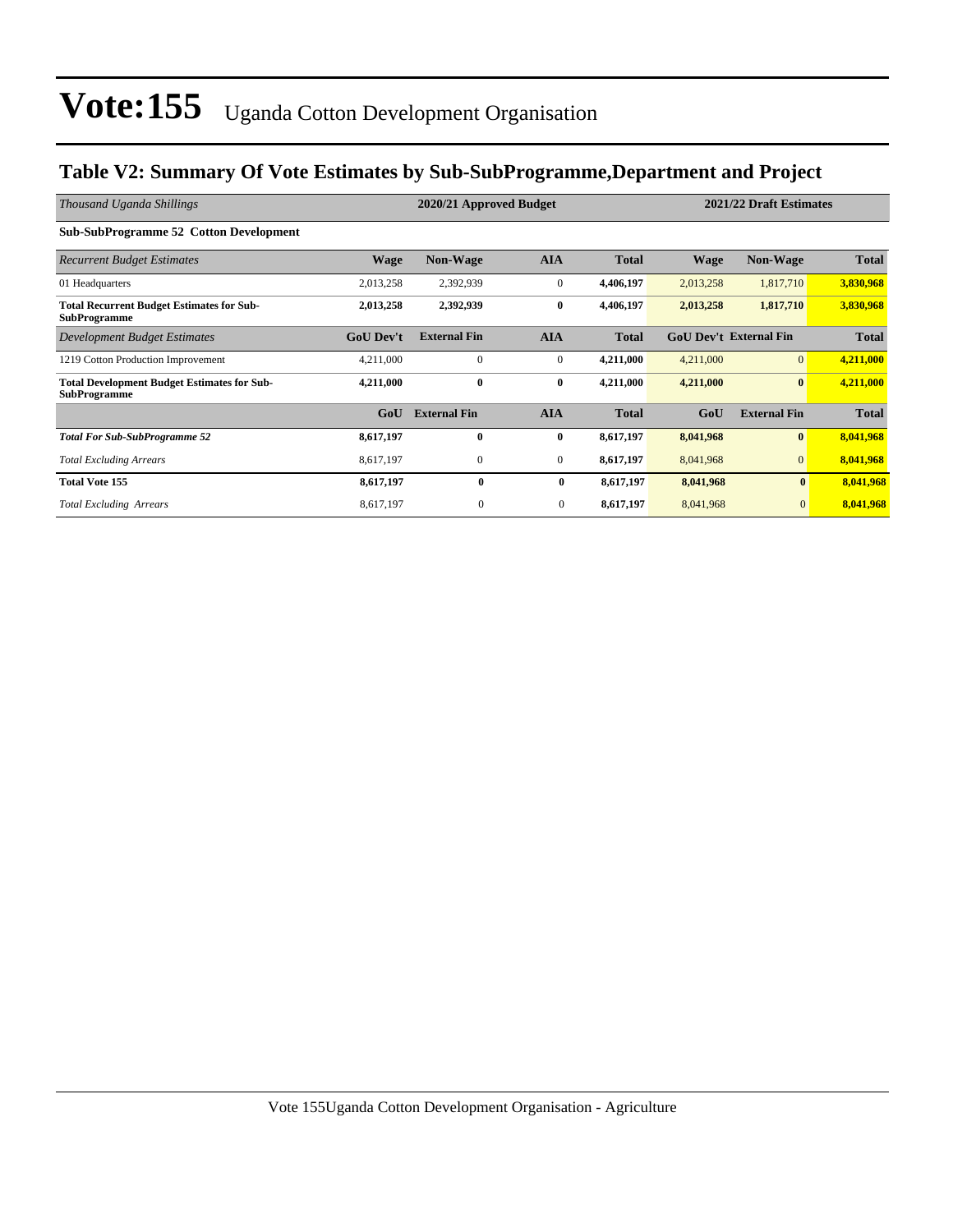### **Table V3: Summary Vote Estimates by Item**

| Thousand Uganda Shillings                                   |           | 2020/21 Approved Budget |                  |              |           | 2021/22 Draft Estimates |                         |
|-------------------------------------------------------------|-----------|-------------------------|------------------|--------------|-----------|-------------------------|-------------------------|
|                                                             | GoU       | External Fin            | AIA              | <b>Total</b> | GoU       | <b>External Fin</b>     | <b>Total</b>            |
| <b>Employees, Goods and Services (Outputs Provided)</b>     | 4,406,197 | $\bf{0}$                | $\bf{0}$         | 4,406,197    | 3,830,968 | $\bf{0}$                | 3,830,968               |
| 211102 Contract Staff Salaries                              | 2,013,258 | $\bf{0}$                | 0                | 2,013,258    | 2,013,258 | $\bf{0}$                | 2,013,258               |
| 211103 Allowances (Inc. Casuals, Temporary)                 | 478,000   | $\bf{0}$                | $\bf{0}$         | 478,000      | 242,500   | $\bf{0}$                | 242,500                 |
| 212201 Social Security Contributions                        | 232,747   | $\bf{0}$                | $\bf{0}$         | 232,747      | 232,747   | $\bf{0}$                | 232,747                 |
| 213001 Medical expenses (To employees)                      | 12,000    | $\bf{0}$                | $\bf{0}$         | 12,000       | 5,000     | $\bf{0}$                | 5,000                   |
| 213002 Incapacity, death benefits and funeral expenses      | 5,000     | $\bf{0}$                | $\bf{0}$         | 5,000        | 2,000     | $\bf{0}$                | 2,000                   |
| 213004 Gratuity Expenses                                    | 409,251   | $\bf{0}$                | 0                | 409,251      | 571,939   | $\bf{0}$                | 571,939                 |
| 221001 Advertising and Public Relations                     | 30,000    | $\bf{0}$                | $\bf{0}$         | 30,000       | 10,000    | $\bf{0}$                | 10,000                  |
| 221002 Workshops and Seminars                               | 25,000    | $\bf{0}$                | $\bf{0}$         | 25,000       | 2,000     | $\bf{0}$                | 2,000                   |
| 221003 Staff Training                                       | 20,000    | $\bf{0}$                | 0                | 20,000       | $\bf{0}$  | $\bf{0}$                | $\overline{\mathbf{0}}$ |
| 221007 Books, Periodicals & Newspapers                      | 3,000     | $\bf{0}$                | $\bf{0}$         | 3,000        | 1,000     | $\bf{0}$                | 1,000                   |
| 221008 Computer supplies and Information Technology<br>(TT) | 5,000     | $\bf{0}$                | 0                | 5,000        | 10,000    | $\bf{0}$                | 10,000                  |
| 221009 Welfare and Entertainment                            | 50,000    | $\bf{0}$                | $\bf{0}$         | 50,000       | 23,000    | $\bf{0}$                | 23,000                  |
| 221011 Printing, Stationery, Photocopying and Binding       | 18,150    | $\bf{0}$                | $\bf{0}$         | 18,150       | 12,000    | $\bf{0}$                | 12,000                  |
| 221012 Small Office Equipment                               | 5,500     | $\bf{0}$                | 0                | 5,500        | $\bf{0}$  | $\bf{0}$                | $\bf{0}$                |
| 221017 Subscriptions                                        | 130,000   | $\bf{0}$                | $\bf{0}$         | 130,000      | 70,000    | $\bf{0}$                | 70,000                  |
| 222001 Telecommunications                                   | 3,000     | $\bf{0}$                | $\bf{0}$         | 3,000        | 1,000     | $\bf{0}$                | 1,000                   |
| 222002 Postage and Courier                                  | 2,000     | $\bf{0}$                | $\bf{0}$         | 2,000        | $\bf{0}$  | $\bf{0}$                | $\mathbf{0}$            |
| 222003 Information and communications technology<br>(ICT)   | 15,000    | $\bf{0}$                | $\bf{0}$         | 15,000       | 7,000     | $\bf{0}$                | 7,000                   |
| 223001 Property Expenses                                    | 8,000     | $\bf{0}$                | $\bf{0}$         | 8,000        | 8,000     | $\bf{0}$                | 8,000                   |
| 223002 Rates                                                | 18,000    | $\bf{0}$                | $\bf{0}$         | 18,000       | 18,000    | $\bf{0}$                | 18,000                  |
| 223004 Guard and Security services                          | 100,000   | $\bf{0}$                | $\bf{0}$         | 100,000      | 55,000    | $\bf{0}$                | 55,000                  |
| 223005 Electricity                                          | 75,000    | $\bf{0}$                | 0                | 75,000       | 50,000    | $\bf{0}$                | 50,000                  |
| 223006 Water                                                | 5,000     | $\bf{0}$                | 0                | 5,000        | 5,000     | $\bf{0}$                | 5,000                   |
| 223007 Other Utilities- (fuel, gas, firewood, charcoal)     | 6,541     | $\bf{0}$                | 0                | 6,541        | 6,541     | $\bf{0}$                | 6,541                   |
| 224004 Cleaning and Sanitation                              | 5,000     | $\bf{0}$                | $\bf{0}$         | 5,000        | 5,837     | $\bf{0}$                | 5,837                   |
| 224005 Uniforms, Beddings and Protective Gear               | 5,000     | $\bf{0}$                | $\bf{0}$         | 5,000        | 5,000     | $\bf{0}$                | 5,000                   |
| 224006 Agricultural Supplies                                | 143.702   | $\bf{0}$                | 0                | 143,702      | 123,702   | $\bf{0}$                | 123,702                 |
| 225001 Consultancy Services- Short term                     | 20,000    | $\bf{0}$                | $\bf{0}$         | 20,000       | 12,500    | $\bf{0}$                | 12,500                  |
| 226001 Insurances                                           | 100,000   | $\bf{0}$                | $\bf{0}$         | 100,000      | 140,000   | $\bf{0}$                | 140,000                 |
| 227001 Travel inland                                        | 77,000    | $\bf{0}$                | $\bf{0}$         | 77,000       | 31,000    | $\bf{0}$                | 31,000                  |
| 227002 Travel abroad                                        | 160,307   | $\bf{0}$                | $\bf{0}$         | 160,307      | 22,307    | $\bf{0}$                | 22,307                  |
| 227003 Carriage, Haulage, Freight and transport hire        | 50,000    | $\bf{0}$                | $\boldsymbol{0}$ | 50,000       | 30,000    | $\bf{0}$                | 30,000                  |
| 227004 Fuel, Lubricants and Oils                            | 68,587    | $\bf{0}$                | $\bf{0}$         | 68,587       | 25,357    | $\bf{0}$                | 25,357                  |
| 228001 Maintenance - Civil                                  | 10,000    | $\bf{0}$                | $\bf{0}$         | 10,000       | 10,000    | $\bf{0}$                | 10,000                  |
| 228002 Maintenance - Vehicles                               | 30,000    | $\boldsymbol{0}$        | $\boldsymbol{0}$ | 30,000       | 30,000    | $\bf{0}$                | 30,000                  |

Vote 155Uganda Cotton Development Organisation - Agriculture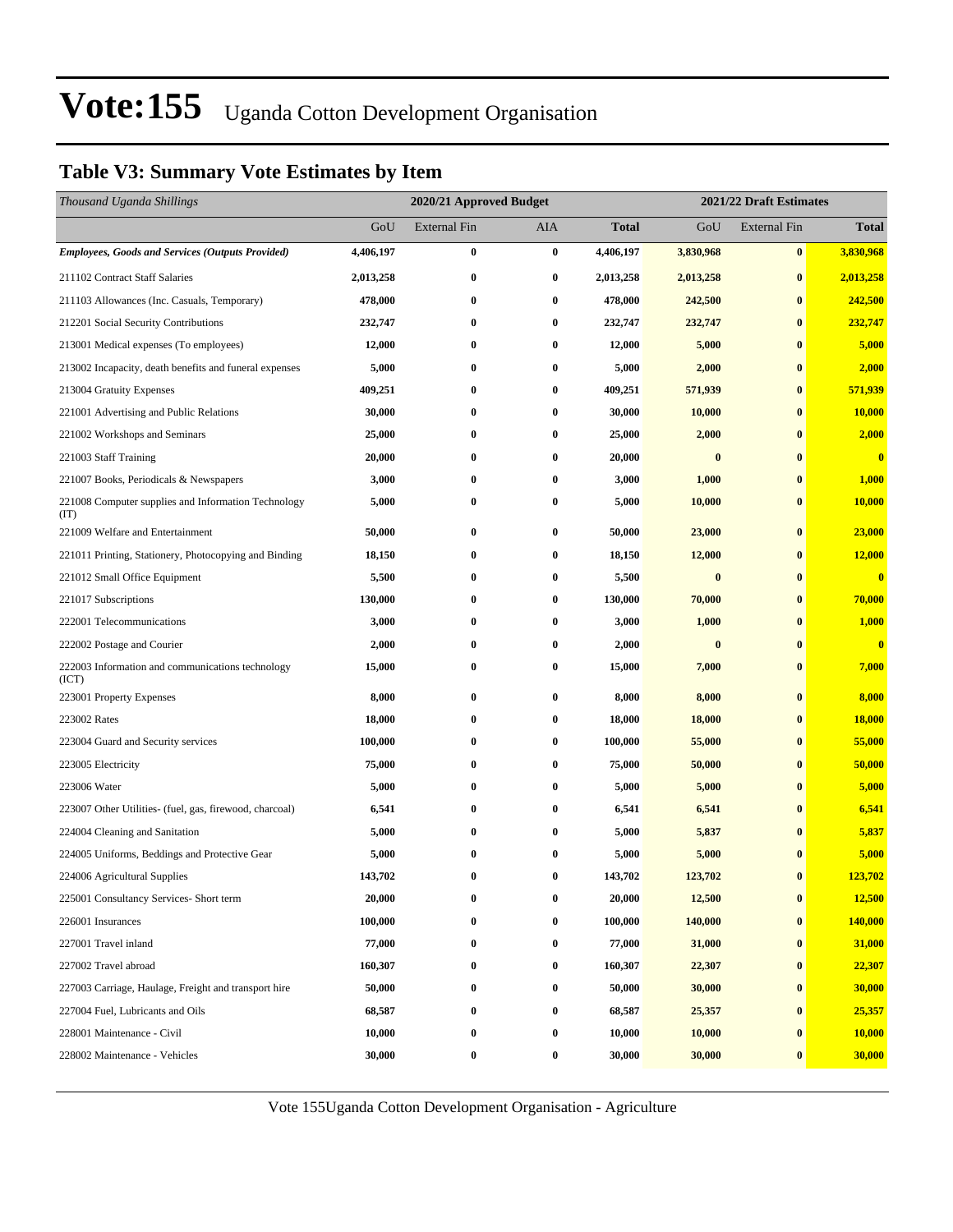| 228003 Maintenance – Machinery, Equipment $\&$<br>Furniture   | 55,753    | $\bf{0}$     | $\bf{0}$       | 55,753    | 41,879    | $\mathbf{0}$   | 41,879    |
|---------------------------------------------------------------|-----------|--------------|----------------|-----------|-----------|----------------|-----------|
| 228004 Maintenance – Other                                    | 8,400     | $\bf{0}$     | $\bf{0}$       | 8,400     | 4,400     | $\mathbf{0}$   | 4,400     |
| 273102 Incapacity, death benefits and funeral expenses        | 3,000     | $\bf{0}$     | $\bf{0}$       | 3,000     | 3,000     | $\bf{0}$       | 3,000     |
| <b>Investment</b> (Capital Purchases)                         | 4,211,000 | $\bf{0}$     | $\bf{0}$       | 4,211,000 | 4,211,000 | $\bf{0}$       | 4,211,000 |
| 281504 Monitoring, Supervision & Appraisal of Capital<br>work | 300,000   | $\bf{0}$     | $\bf{0}$       | 300,000   | 600,000   | $\bf{0}$       | 600,000   |
| 312101 Non-Residential Buildings                              | 2,711,000 | $\bf{0}$     | $\bf{0}$       | 2,711,000 | 1,078,000 | $\bf{0}$       | 1,078,000 |
| 312102 Residential Buildings                                  | 640,000   | $\bf{0}$     | $\bf{0}$       | 640,000   | 688,000   | $\bf{0}$       | 688,000   |
| 312201 Transport Equipment                                    | 560,000   | $\bf{0}$     | $\bf{0}$       | 560,000   | 800,000   | $\bf{0}$       | 800,000   |
| 312202 Machinery and Equipment                                | $\bf{0}$  | $\bf{0}$     | $\bf{0}$       | $\bf{0}$  | 1,045,000 | $\bf{0}$       | 1,045,000 |
| <b>Grand Total Vote 155</b>                                   | 8,617,197 | $\bf{0}$     | $\bf{0}$       | 8,617,197 | 8,041,968 | $\mathbf{0}$   | 8,041,968 |
| <b>Total Excluding Arrears</b>                                | 8,617,197 | $\mathbf{0}$ | $\overline{0}$ | 8,617,197 | 8,041,968 | $\overline{0}$ | 8,041,968 |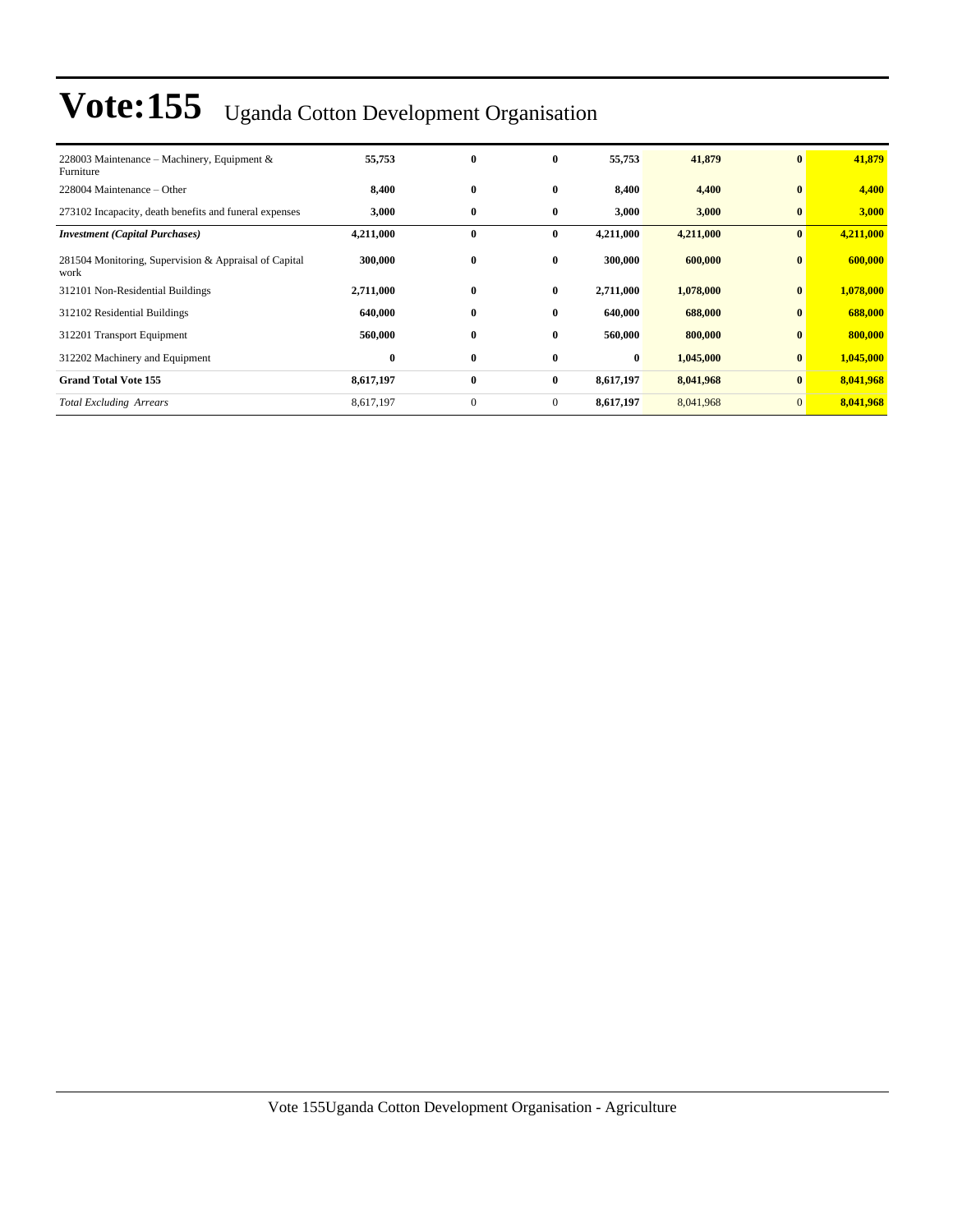#### **Table V4: Detailed Estimates by Sub-SubProgramme, Department,Project and Output and Item**

#### *Sub-SubProgrammme 52 Cotton Development*

*Recurrent Budget Estimates*

#### **Department 01 Headquarters**

| Thousand Uganda Shillings                                      |                  | 2020/21 Approved Budget |                  |              |                       | 2021/22 Draft Estimates |               |
|----------------------------------------------------------------|------------------|-------------------------|------------------|--------------|-----------------------|-------------------------|---------------|
| <b>Outputs Provided</b>                                        | Wage             | Non Wage                | <b>AIA</b>       | <b>Total</b> | Wage                  | Non Wage                | <b>Total</b>  |
| <b>Budget Output 015201 Provision of cotton planting seeds</b> |                  |                         |                  |              |                       |                         |               |
| 211103 Allowances (Inc. Casuals, Temporary)                    | $\boldsymbol{0}$ | 90,500                  | $\boldsymbol{0}$ | 90,500       | $\boldsymbol{0}$      | 64,000                  | 64,000        |
| 213001 Medical expenses (To employees)                         | $\boldsymbol{0}$ | 7,000                   | $\boldsymbol{0}$ | 7,000        | $\mathbf{0}$          | 4,000                   | 4,000         |
| 213002 Incapacity, death benefits and funeral expenses         | $\boldsymbol{0}$ | 5,000                   | $\mathbf{0}$     | 5,000        | $\mathbf{0}$          | 2,000                   | 2,000         |
| 221001 Advertising and Public Relations                        | $\boldsymbol{0}$ | 10,000                  | $\mathbf{0}$     | 10,000       | $\mathbf{0}$          | 4,000                   | 4,000         |
| 221002 Workshops and Seminars                                  | $\boldsymbol{0}$ | 10,000                  | $\boldsymbol{0}$ | 10,000       | $\mathbf{0}$          | $\overline{0}$          | $\bf{0}$      |
| 221003 Staff Training                                          | $\boldsymbol{0}$ | 10,000                  | $\boldsymbol{0}$ | 10,000       | $\boldsymbol{0}$      | $\overline{0}$          | $\bf{0}$      |
| 221008 Computer supplies and Information Technology (IT)       | $\boldsymbol{0}$ | $\overline{0}$          | $\mathbf{0}$     | $\bf{0}$     | $\mathbf{0}$          | 6,000                   | 6,000         |
| 221009 Welfare and Entertainment                               | $\mathbf{0}$     | 10,000                  | $\boldsymbol{0}$ | 10,000       | $\boldsymbol{0}$      | 10,000                  | <b>10,000</b> |
| 221012 Small Office Equipment                                  | $\boldsymbol{0}$ | 3,500                   | $\mathbf{0}$     | 3,500        | $\mathbf{0}$          | $\mathbf{0}$            | $\bf{0}$      |
| 221017 Subscriptions                                           | $\boldsymbol{0}$ | 70,000                  | $\boldsymbol{0}$ | 70,000       | $\boldsymbol{0}$      | 40,000                  | 40,000        |
| 223004 Guard and Security services                             | $\boldsymbol{0}$ | 90,000                  | $\mathbf 0$      | 90,000       | $\mathbf{0}$          | 45,000                  | 45,000        |
| 223005 Electricity                                             | $\boldsymbol{0}$ | 45,000                  | $\mathbf{0}$     | 45,000       | $\mathbf{0}$          | 35,000                  | 35,000        |
| 223007 Other Utilities- (fuel, gas, firewood, charcoal)        | $\boldsymbol{0}$ | 6,541                   | $\boldsymbol{0}$ | 6,541        | $\boldsymbol{0}$      | 6,541                   | 6,541         |
| 224004 Cleaning and Sanitation                                 | $\boldsymbol{0}$ | 5,000                   | $\mathbf 0$      | 5,000        | $\mathbf{0}$          | 5,837                   | 5,837         |
| 224005 Uniforms, Beddings and Protective Gear                  | $\boldsymbol{0}$ | 5,000                   | $\boldsymbol{0}$ | 5,000        | $\boldsymbol{0}$      | 5,000                   | 5,000         |
| 224006 Agricultural Supplies                                   | $\boldsymbol{0}$ | 10,000                  | $\mathbf 0$      | 10,000       | $\mathbf{0}$          | 10,000                  | 10,000        |
| 225001 Consultancy Services- Short term                        | $\boldsymbol{0}$ | 10,000                  | $\mathbf{0}$     | 10,000       | $\boldsymbol{0}$      | 9,000                   | 9,000         |
| 226001 Insurances                                              | $\overline{0}$   | 50,000                  | $\boldsymbol{0}$ | 50,000       | $\boldsymbol{0}$      | 60,000                  | 60,000        |
| 227001 Travel inland                                           | $\boldsymbol{0}$ | $\overline{0}$          | $\boldsymbol{0}$ | $\bf{0}$     | $\mathbf{0}$          | 5,000                   | 5,000         |
| 227002 Travel abroad                                           | $\boldsymbol{0}$ | 48,299                  | $\mathbf{0}$     | 48,299       | $\boldsymbol{0}$      | 10,300                  | 10,300        |
| 227003 Carriage, Haulage, Freight and transport hire           | $\boldsymbol{0}$ | 30,000                  | $\mathbf{0}$     | 30,000       | $\mathbf{0}$          | 20,000                  | 20,000        |
| 227004 Fuel, Lubricants and Oils                               | $\boldsymbol{0}$ | 9,000                   | $\mathbf{0}$     | 9,000        | $\mathbf{0}$          | 4,000                   | 4,000         |
| 228001 Maintenance - Civil                                     | $\overline{0}$   | 10,000                  | $\mathbf 0$      | 10,000       | $\mathbf{0}$          | 10,000                  | 10,000        |
| 228003 Maintenance – Machinery, Equipment & Furniture          | $\boldsymbol{0}$ | 55,753                  | $\mathbf{0}$     | 55,753       | $\mathbf{0}$          | 41,879                  | 41,879        |
| 228004 Maintenance – Other                                     | $\boldsymbol{0}$ | 4,000                   | $\boldsymbol{0}$ | 4,000        | $\boldsymbol{0}$      | 2,000                   | 2,000         |
| 273102 Incapacity, death benefits and funeral expenses         | $\boldsymbol{0}$ | 3,000                   | $\mathbf{0}$     | 3,000        | $\mathbf{0}$          | 1,000                   | 1,000         |
| <b>Total Cost of Budget Output 01</b>                          | $\pmb{\theta}$   | 597,594                 | $\pmb{\theta}$   | 597,594      | $\boldsymbol{\theta}$ | 400,557                 | 400,557       |
| <b>Budget Output 015202 Seed multiplication</b>                |                  |                         |                  |              |                       |                         |               |
| 211103 Allowances (Inc. Casuals, Temporary)                    | $\boldsymbol{0}$ | 95,000                  | $\mathbf{0}$     | 95,000       | $\mathbf{0}$          | 55,000                  | 55,000        |
| 221001 Advertising and Public Relations                        | $\boldsymbol{0}$ | 5,000                   | $\boldsymbol{0}$ | 5,000        | $\boldsymbol{0}$      | 3,000                   | 3,000         |
| 221002 Workshops and Seminars                                  | $\overline{0}$   | 15,000                  | $\mathbf{0}$     | 15,000       | $\mathbf{0}$          | 2,000                   | 2,000         |

Vote 155Uganda Cotton Development Organisation - Agriculture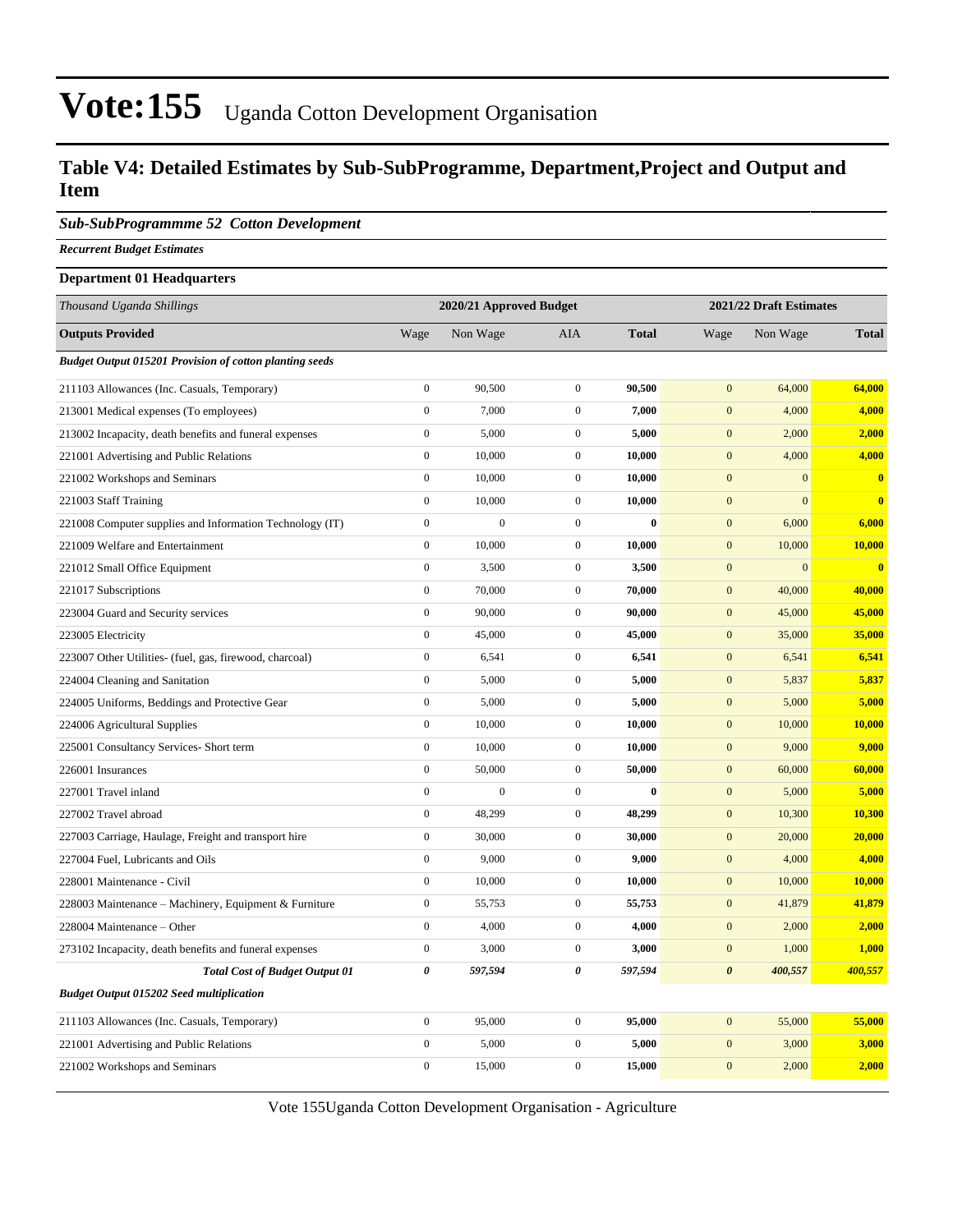| 221003 Staff Training            |                                                          | $\overline{0}$ | 6,000   | 0              | 6,000   | $\overline{0}$        | $\Omega$ | $\mathbf{0}$ |
|----------------------------------|----------------------------------------------------------|----------------|---------|----------------|---------|-----------------------|----------|--------------|
|                                  | 221008 Computer supplies and Information Technology (IT) | $\overline{0}$ | 5,000   | $\mathbf{0}$   | 5,000   | $\mathbf{0}$          | 4,000    | 4,000        |
| 221009 Welfare and Entertainment |                                                          | $\overline{0}$ | 10,000  | $\mathbf{0}$   | 10,000  | $\mathbf{0}$          | 8,000    | 8,000        |
| 221017 Subscriptions             |                                                          | $\mathbf{0}$   | 40,000  | $\mathbf{0}$   | 40,000  | $\mathbf{0}$          | 20,000   | 20,000       |
| 223001 Property Expenses         |                                                          | $\overline{0}$ | 8,000   | $\mathbf{0}$   | 8,000   | $\mathbf{0}$          | 8,000    | 8,000        |
| 223002 Rates                     |                                                          | $\overline{0}$ | 18,000  | $\mathbf{0}$   | 18,000  | $\mathbf{0}$          | 18,000   | 18,000       |
| 223005 Electricity               |                                                          | $\overline{0}$ | 30,000  | $\mathbf{0}$   | 30,000  | $\mathbf{0}$          | 15,000   | 15,000       |
| 224006 Agricultural Supplies     |                                                          | $\overline{0}$ | 133,702 | $\overline{0}$ | 133,702 | $\overline{0}$        | 113,702  | 113,702      |
| 227001 Travel inland             |                                                          | $\overline{0}$ | 16,000  | $\mathbf{0}$   | 16,000  | $\mathbf{0}$          | 4,000    | 4,000        |
| 227002 Travel abroad             |                                                          | $\overline{0}$ | 35,000  | $\mathbf{0}$   | 35,000  | $\mathbf{0}$          | 7,007    | 7,007        |
| 227004 Fuel, Lubricants and Oils |                                                          | $\overline{0}$ | 13,000  | $\mathbf{0}$   | 13,000  | $\overline{0}$        | 6,000    | 6,000        |
| 228002 Maintenance - Vehicles    |                                                          | $\mathbf{0}$   | 20,000  | $\mathbf{0}$   | 20,000  | $\mathbf{0}$          | 20,000   | 20,000       |
| 228004 Maintenance – Other       |                                                          | $\overline{0}$ | 4,400   | $\mathbf{0}$   | 4,400   | $\mathbf{0}$          | 2,400    | 2,400        |
|                                  | <b>Total Cost of Budget Output 02</b>                    | 0              | 454,102 | 0              | 454,102 | $\boldsymbol{\theta}$ | 286,110  | 286,110      |

*Budget Output 015203 Farmer mobilisation and sensitisation for increasing cotton production and quality*

| 211102 Contract Staff Salaries                                 | 2,013,258        | $\Omega$ | $\mathbf{0}$     | 2,013,258 | 2,013,258        | $\mathbf{0}$ | 2,013,258               |
|----------------------------------------------------------------|------------------|----------|------------------|-----------|------------------|--------------|-------------------------|
| 211103 Allowances (Inc. Casuals, Temporary)                    | $\overline{0}$   | 124,000  | $\mathbf{0}$     | 124,000   | $\boldsymbol{0}$ | 74,000       | 74,000                  |
| 212201 Social Security Contributions                           | $\overline{0}$   | 232,747  | $\mathbf{0}$     | 232,747   | $\mathbf{0}$     | 232,747      | 232,747                 |
| 213001 Medical expenses (To employees)                         | $\overline{0}$   | 5,000    | $\mathbf{0}$     | 5.000     | $\mathbf{0}$     | 1,000        | 1,000                   |
| 213004 Gratuity Expenses                                       | $\overline{0}$   | 409,251  | $\mathbf{0}$     | 409,251   | $\overline{0}$   | 571,939      | 571,939                 |
| 221001 Advertising and Public Relations                        | $\overline{0}$   | 10.000   | $\mathbf{0}$     | 10.000    | $\overline{0}$   | 3,000        | 3,000                   |
| 221007 Books, Periodicals & Newspapers                         | $\overline{0}$   | 3,000    | $\boldsymbol{0}$ | 3,000     | $\mathbf{0}$     | 1,000        | 1,000                   |
| 221009 Welfare and Entertainment                               | $\overline{0}$   | 20,000   | $\mathbf{0}$     | 20,000    | $\boldsymbol{0}$ | 5,000        | 5,000                   |
| 221011 Printing, Stationery, Photocopying and Binding          | $\overline{0}$   | 8,150    | $\mathbf{0}$     | 8,150     | $\mathbf{0}$     | 8,000        | 8,000                   |
| 221012 Small Office Equipment                                  | $\boldsymbol{0}$ | 2,000    | $\mathbf{0}$     | 2,000     | $\mathbf{0}$     | $\mathbf{0}$ | $\overline{\mathbf{0}}$ |
| 221017 Subscriptions                                           | $\overline{0}$   | 20,000   | $\mathbf{0}$     | 20,000    | $\mathbf{0}$     | 10,000       | 10,000                  |
| 222003 Information and communications technology (ICT)         | $\overline{0}$   | 5,000    | $\mathbf{0}$     | 5,000     | $\mathbf{0}$     | 5,000        | 5,000                   |
| 225001 Consultancy Services- Short term                        | $\overline{0}$   | 10,000   | $\mathbf{0}$     | 10,000    | $\mathbf{0}$     | 3,500        | 3,500                   |
| 227001 Travel inland                                           | $\overline{0}$   | 18,000   | $\mathbf{0}$     | 18,000    | $\mathbf{0}$     | 13,000       | 13,000                  |
| 227002 Travel abroad                                           | $\overline{0}$   | 30,000   | $\mathbf{0}$     | 30,000    | $\mathbf{0}$     | 5,000        | 5,000                   |
| 227003 Carriage, Haulage, Freight and transport hire           | $\overline{0}$   | 20,000   | $\mathbf{0}$     | 20,000    | $\mathbf{0}$     | 10,000       | 10,000                  |
| 227004 Fuel, Lubricants and Oils                               | $\overline{0}$   | 9,593    | $\mathbf{0}$     | 9,593     | $\overline{0}$   | 6,357        | 6,357                   |
| 228002 Maintenance - Vehicles                                  | $\overline{0}$   | 10,000   | $\mathbf{0}$     | 10,000    | $\overline{0}$   | 10,000       | 10,000                  |
| <b>Total Cost of Budget Output 03</b>                          | 2,013,258        | 936,741  | 0                | 2,950,000 | 2,013,258        | 959,543      | 2,972,801               |
| <b>Budget Output 015204 Cotton targeted extension services</b> |                  |          |                  |           |                  |              |                         |
| 211103 Allowances (Inc. Casuals, Temporary)                    | $\overline{0}$   | 59,500   | $\mathbf{0}$     | 59,500    | $\overline{0}$   | 26,500       | 26,500                  |
| 221001 Advertising and Public Relations                        | $\Omega$         | 5,000    | $\mathbf{0}$     | 5,000     | $\overline{0}$   | $\mathbf{0}$ | $\mathbf{0}$            |
| 221003 Staff Training                                          | $\overline{0}$   | 4,000    | $\mathbf{0}$     | 4,000     | $\overline{0}$   | $\Omega$     | $\bf{0}$                |
| 221009 Welfare and Entertainment                               | $\overline{0}$   | 5,000    | $\mathbf{0}$     | 5,000     | $\mathbf{0}$     | $\Omega$     | $\mathbf{0}$            |
| 221011 Printing, Stationery, Photocopying and Binding          | $\overline{0}$   | 10,000   | $\mathbf{0}$     | 10,000    | $\mathbf{0}$     | 4,000        | 4,000                   |
| 222001 Telecommunications                                      | $\overline{0}$   | 3,000    | $\mathbf{0}$     | 3,000     | $\mathbf{0}$     | 1,000        | 1,000                   |
|                                                                |                  |          |                  |           |                  |              |                         |

Vote 155Uganda Cotton Development Organisation - Agriculture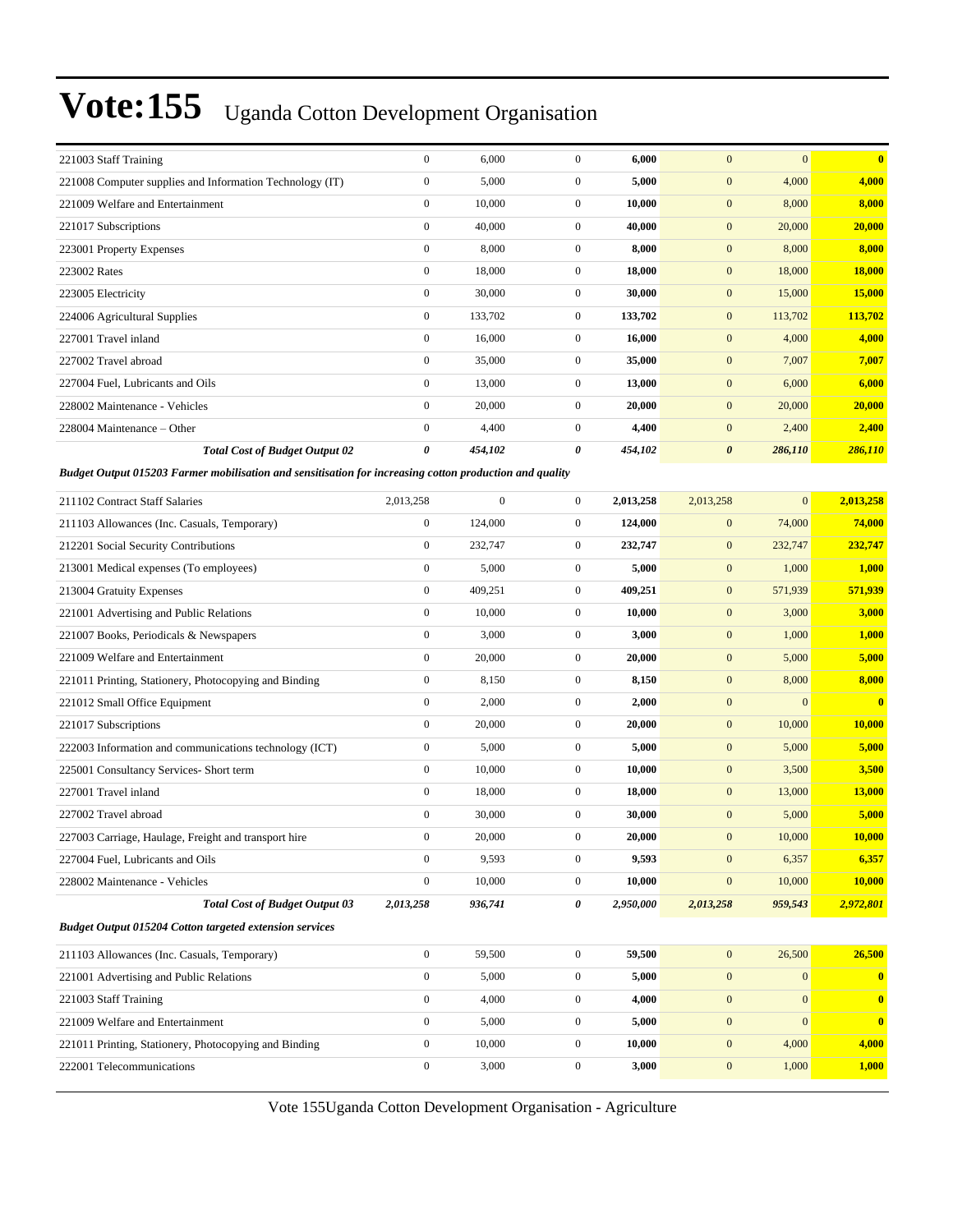| 222002 Postage and Courier                                          | $\mathbf{0}$          | 2,000        | $\mathbf{0}$   | 2,000     | $\mathbf{0}$          | $\mathbf{0}$ | $\mathbf{0}$            |
|---------------------------------------------------------------------|-----------------------|--------------|----------------|-----------|-----------------------|--------------|-------------------------|
| 223006 Water                                                        | $\boldsymbol{0}$      | 5,000        | $\overline{0}$ | 5,000     | $\mathbf{0}$          | 5,000        | 5,000                   |
| 226001 Insurances                                                   | $\mathbf{0}$          | 50,000       | $\overline{0}$ | 50,000    | $\mathbf{0}$          | 80,000       | 80,000                  |
| 227001 Travel inland                                                | $\mathbf{0}$          | 16.000       | $\overline{0}$ | 16,000    | $\mathbf{0}$          | 4,000        | 4,000                   |
| 227002 Travel abroad                                                | $\boldsymbol{0}$      | 27,000       | $\overline{0}$ | 27,000    | $\mathbf{0}$          | $\mathbf{0}$ | $\overline{\mathbf{0}}$ |
| 227004 Fuel, Lubricants and Oils                                    | $\boldsymbol{0}$      | 12,000       | $\overline{0}$ | 12,000    | $\boldsymbol{0}$      | 4,000        | 4,000                   |
| 273102 Incapacity, death benefits and funeral expenses              | $\boldsymbol{0}$      | $\mathbf{0}$ | $\overline{0}$ | $\bf{0}$  | $\boldsymbol{0}$      | 2,000        | 2,000                   |
| <b>Total Cost of Budget Output 04</b>                               | 0                     | 198,500      | 0              | 198,500   | $\boldsymbol{\theta}$ | 126,500      | 126,500                 |
| <b>Budget Output 015205 Provision of pesticides and spray pumps</b> |                       |              |                |           |                       |              |                         |
| 211103 Allowances (Inc. Casuals, Temporary)                         | $\boldsymbol{0}$      | 74,000       | $\overline{0}$ | 74,000    | $\mathbf{0}$          | 14,000       | 14,000                  |
| 221009 Welfare and Entertainment                                    | $\mathbf{0}$          | 5,000        | $\overline{0}$ | 5,000     | $\mathbf{0}$          | $\Omega$     | $\mathbf{0}$            |
| 222003 Information and communications technology (ICT)              | $\mathbf{0}$          | 10,000       | $\overline{0}$ | 10,000    | $\mathbf{0}$          | 2,000        | 2,000                   |
| 223004 Guard and Security services                                  | $\boldsymbol{0}$      | 10,000       | $\overline{0}$ | 10,000    | $\mathbf{0}$          | 10,000       | 10,000                  |
| 227001 Travel inland                                                | $\mathbf{0}$          | 11,000       | $\overline{0}$ | 11,000    | $\mathbf{0}$          | 3,000        | 3,000                   |
| 227002 Travel abroad                                                | $\mathbf{0}$          | 20,007       | $\overline{0}$ | 20,007    | $\mathbf{0}$          | $\mathbf{0}$ | $\overline{\mathbf{0}}$ |
| 227004 Fuel, Lubricants and Oils                                    | $\boldsymbol{0}$      | 14,000       | $\overline{0}$ | 14,000    | $\boldsymbol{0}$      | 3,000        | 3,000                   |
| <b>Total Cost of Budget Output 05</b>                               | $\boldsymbol{\theta}$ | 144,007      | 0              | 144,007   | $\boldsymbol{\theta}$ | 32,000       | 32,000                  |
| <b>Budget Output 015206 Mechanisation of land opening</b>           |                       |              |                |           |                       |              |                         |
| 211103 Allowances (Inc. Casuals, Temporary)                         | $\mathbf{0}$          | 35,000       | $\overline{0}$ | 35,000    | $\mathbf{0}$          | 9,000        | 9,000                   |
| 227001 Travel inland                                                | $\mathbf{0}$          | 16,000       | $\overline{0}$ | 16,000    | $\mathbf{0}$          | 2,000        | 2,000                   |
| 227004 Fuel, Lubricants and Oils                                    | $\mathbf{0}$          | 10,994       | $\overline{0}$ | 10,994    | $\mathbf{0}$          | 2,000        | 2,000                   |
| <b>Total Cost of Budget Output 06</b>                               | 0                     | 61,994       | 0              | 61,994    | $\boldsymbol{\theta}$ | 13,000       | 13,000                  |
| <b>Total Cost Of Outputs Provided</b>                               | 2,013,258             | 2,392,939    | $\bf{0}$       | 4,406,197 | 2,013,258             | 1,817,710    | 3,830,968               |
| <b>Total Cost for Department 01</b>                                 | 2,013,258             | 2,392,939    | $\bf{0}$       | 4,406,197 | 2,013,258             | 1,817,710    | 3,830,968               |
| <b>Total Excluding Arrears</b>                                      | 2,013,258             | 2,392,939    | $\overline{0}$ | 4,406,197 | 2,013,258             | 1,817,710    | 3,830,968               |
| <b>Development Budget Estimates</b>                                 |                       |              |                |           |                       |              |                         |
| <b>Project 1219 Cotton Production Improvement</b>                   |                       |              |                |           |                       |              |                         |

| Thousand Uganda Shillings                                                           | 2021/22 Draft Estimates<br>2020/21 Approved Budget |              |                |              |                               |                       |              |
|-------------------------------------------------------------------------------------|----------------------------------------------------|--------------|----------------|--------------|-------------------------------|-----------------------|--------------|
| <b>Capital Purchases</b>                                                            | <b>GoU Dev't External Fin</b>                      |              | <b>AIA</b>     | <b>Total</b> | <b>GoU</b> Dev't External Fin |                       | <b>Total</b> |
| <b>Budget Output 015272 Government Buildings and Administrative Infrastructure</b>  |                                                    |              |                |              |                               |                       |              |
| 281504 Monitoring, Supervision & Appraisal of Capital work                          | 300,000                                            | $\Omega$     | $\Omega$       | 300,000      | 600,000                       | $\overline{0}$        | 600,000      |
| 312101 Non-Residential Buildings                                                    | 2,711,000                                          | $\mathbf{0}$ | $\mathbf{0}$   | 2,711,000    | 1,078,000                     | $\overline{0}$        | 1,078,000    |
| 312102 Residential Buildings                                                        | 640,000                                            | $\mathbf{0}$ | $\mathbf{0}$   | 640,000      | 688,000                       | $\overline{0}$        | 688,000      |
| <b>Total Cost Of Budget Output 015272</b>                                           | 3,651,000                                          | 0            | 0              | 3,651,000    | 2,366,000                     | $\boldsymbol{\theta}$ | 2,366,000    |
| <b>Budget Output 015275 Purchase of Motor Vehicle and Other Transport Equipment</b> |                                                    |              |                |              |                               |                       |              |
| 312201 Transport Equipment                                                          | 560,000                                            | $\mathbf{0}$ | $\overline{0}$ | 560,000      | 800,000                       | $\mathbf{0}$          | 800,000      |
| <b>Total Cost Of Budget Output 015275</b>                                           | 560,000                                            | 0            | 0              | 560,000      | 800,000                       | $\boldsymbol{\theta}$ | 800,000      |